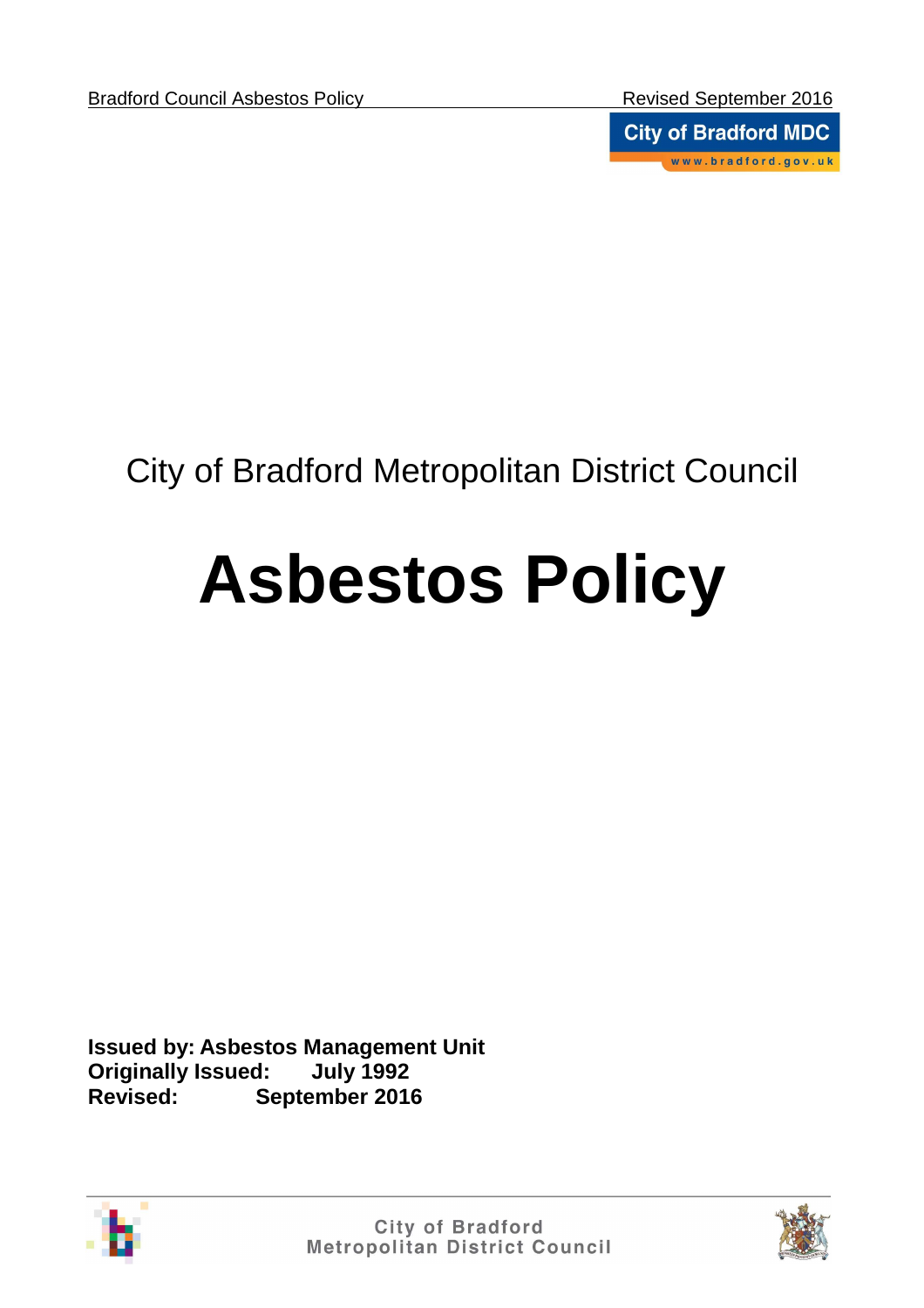#### **Introduction**

In accordance with The Control of Asbestos Regulations 2012 the Council continues to identify and manage asbestos within all buildings that are Council owned or controlled. If the presence of asbestos is established a full risk assessment will be undertaken. Monitoring strategies and review processes will be established to ensure the asbestos is managed and remains in a safe condition.

The Council practices an open approach to information relating to asbestos. This Policy embodies the requirements of current asbestos legislation along with the bestknown practices in this field.

## **Application**

The policy is supported by all Departments of the Council and applies to all buildings or operations that fall within the Council's direct responsibility and is applicable to all Council employees.

There shall be no deviation from this policy unless authorised in writing by the Asbestos Manager.

#### **Basic Policy**

- Not to use any product or materials containing asbestos
- To determine, record and assess the risk from the presence of materials suspected of containing asbestos in all properties owned or controlled by the Council.
- If asbestos is confirmed, a full risk assessment will be carried out to confirm the materials present condition and action required. Where immediate action is required steps will be taken to eliminate any risk to persons involved.
- Any building which contains materials suspected of containing asbestos must be brought to the attention of the Asbestos Manager and/or his representative as soon as is practicable by the persons responsible for that building or work operation.
- No work is to be undertaken which could disturb asbestos containing materials.

#### **Surveying, Sampling and Risk Assessments**

All surveying, sampling and risk assessments shall be carried out by the Authority's Asbestos Management Unit.

All properties owned or controlled by the Council will be surveyed for the presence of asbestos containing materials. An Asbestos Management Plan containing the Premises Asbestos Register will be issued to the person in control of each property.



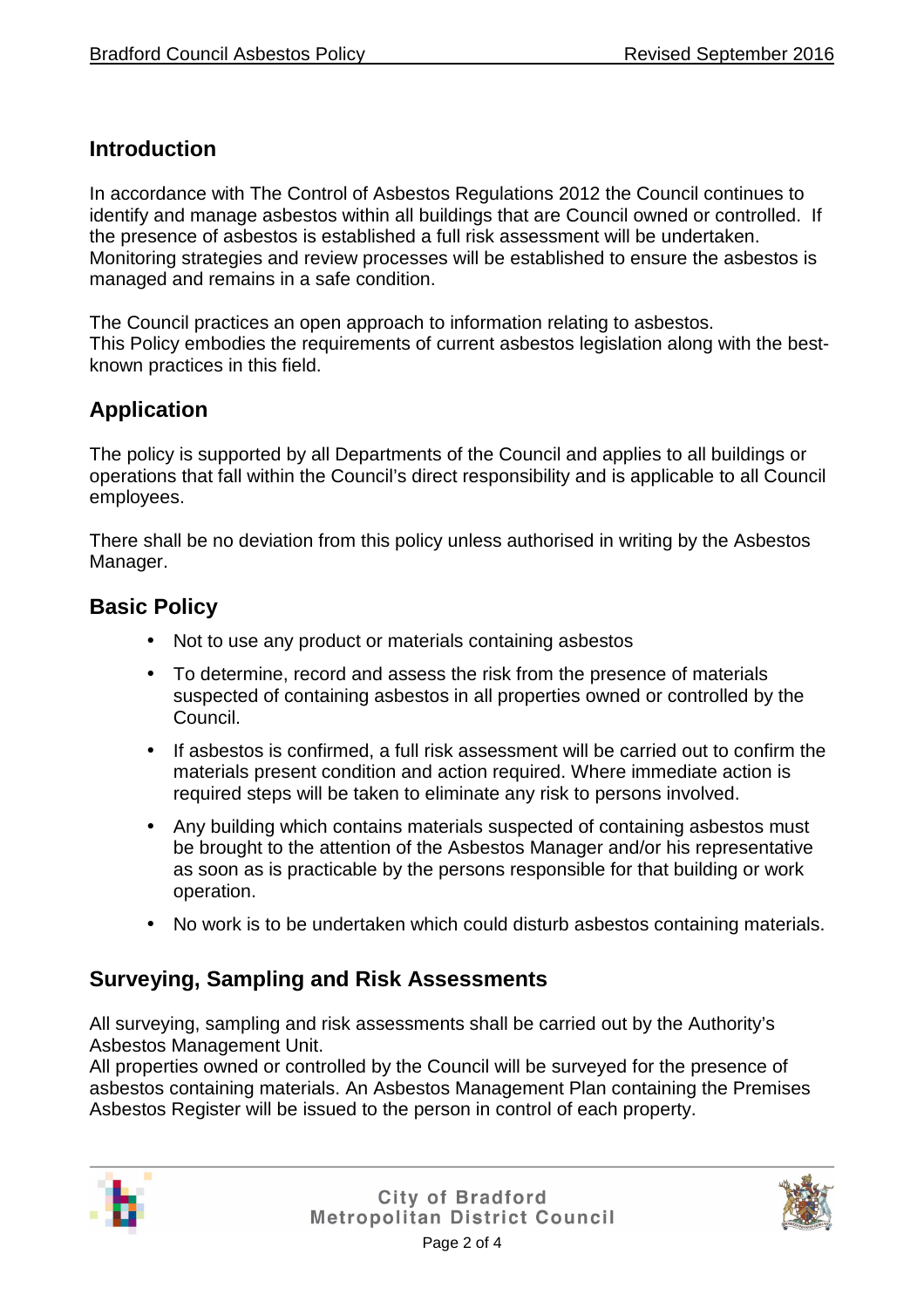# **Criteria for Assessment**

The risks arising from asbestos containing materials will be fully assessed taking into account the following factors:-

- Form and type of asbestos.
- Condition, friability and integrity of materials.
- Location and accessibility to persons involved.
- Environmental conditions.

Consideration will also be given to the present and future use of the premises in relation to planned and/or ongoing maintenance works.

The risk assessment will be categorised to give a priority rating for action. This will range from a Category A where the risk is high and immediate action is necessary to Category C where the risk is very low and Category D which is non asbestos.

## **Information**

All persons affected by asbestos operations will be given access to any available information relating to any potential asbestos risk.

#### **Prevention of Disturbance of Asbestos Containing Materials**

- All suspect materials must be presumed to contain asbestos unless verified as free of asbestos by the Asbestos Management Unit.
- Prior to any planned works the Asbestos Management Unit must be consulted.
- The person in control of a property must monitor asbestos containing materials and report any damage or deterioration to the Asbestos Management Unit.
- The person in control of a property must ensure that the presences of asbestos containing materials, where identified, are brought to the attention of any persons planning or undertaking work on the building.

# **Removal and Repair of Asbestos Containing Materials**

This work shall be carried out in accordance with all current Health & Safety Executive (HSE) legislation.

All work with asbestos containing materials shall be undertaken by an asbestos contractor licensed by the Health and Safety Executive, in accordance with Regulation 8 of the Control of Asbestos Regulations 2012. Any deviation to or variation on these working procedures must be agreed with the Asbestos Management Unit.

 All works with asbestos containing materials shall be arranged through and monitored by the Council's Asbestos management Unit.